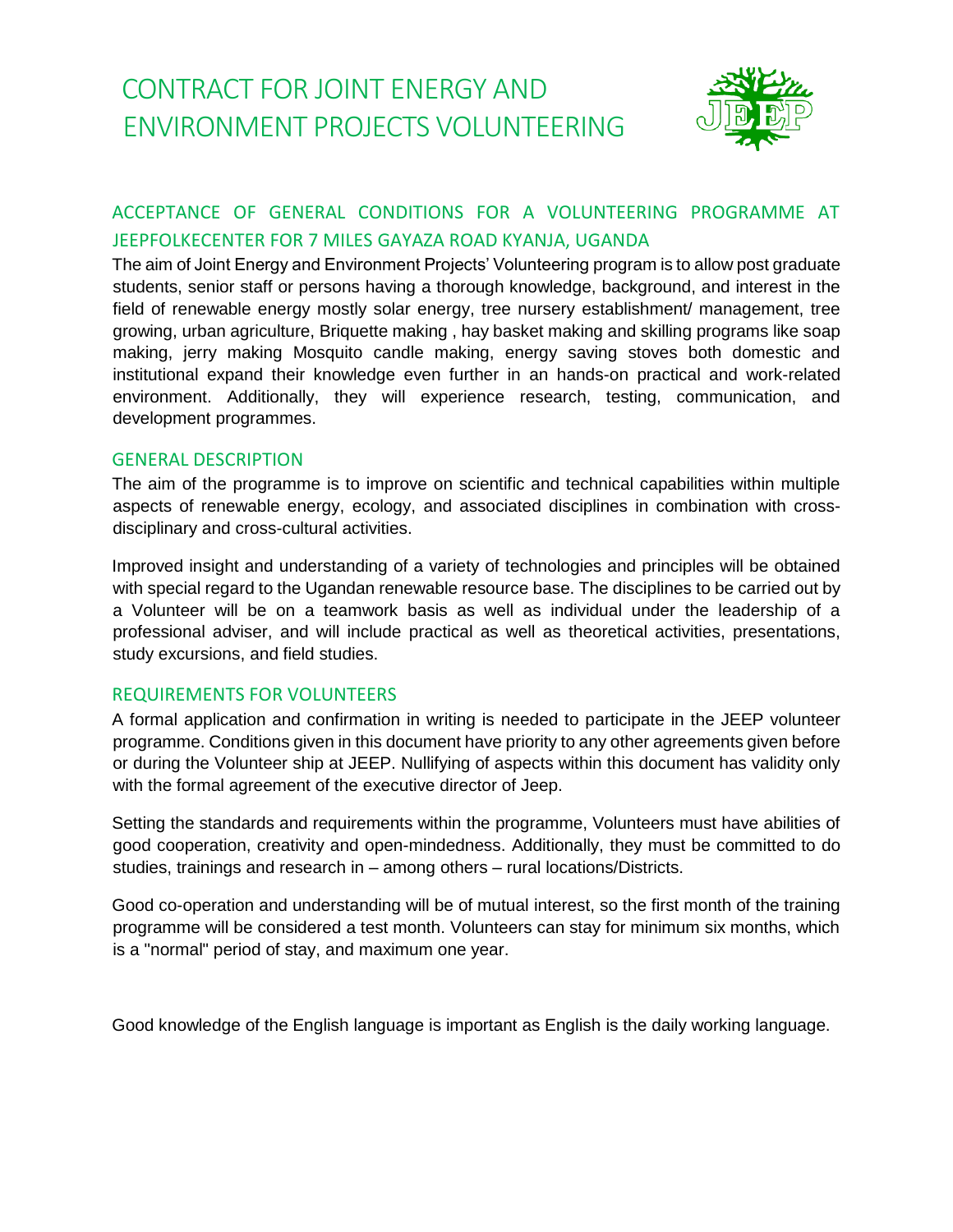

#### FINANCIAL ASPECTS

At JEEP, lunch for volunteers is provided.

On field trips with overnights, the volunteer gets a daily allowance to cover sleeping expenses and meals.

#### RULES AND GUIDELINES AT JEEP.

Jeep has human resource manual which is used as the guiding principle in order to obtain smooth but regulated daily routines. It is expected that Volunteers respect these guidelines of which some express Ugandan culture and tradition.

#### REGARDING CONFIDENTIAL INFORMATION ABOUT WIND TURBINES AND OTHER

Jeep performs various tests, design and R&D on a commercial basis for solar power and other renewable and Energy conserving technologies. The knowledge that is obtained is confidential.

To prevent misuse and damage, Volunteers and staff at Jeep are not allowed to pass on any of this information to persons, media and others outside Jeep via pictures, text or in any other type of communication during their stay and later. Only information available through public media and in final reports with the written permission of the organization that has commissioned the activities in question can be used for dissemination and publication.

# RESIDENCE PERMIT, INSURANCE

Residence permit if necessary must be applied for and obtained on arrival at Jeep and is the Volunteer's own responsibility. This can be obtained when in Uganda.

Jeep will supply an official invitation on request when needed for visa application.

Insurances will be the Volunteer's own responsibility.

#### TRANSPORTATION

Transportation to and from Jeep is the Volunteer's own responsibility. Special transportation and excursions can be organized when staying at Jeep Private transportation and private telephone conversations are at own expenses. Volunteers are welcome and encouraged to bring own vehicle/bicycle.

#### GENERAL ASPECTS

Ugandan tradition and culture represents great openness with regard to access to offices, libraries, telecommunication, computers, and other facilities. Any abuse of services will be met with requirement of reimbursement and appropriate sanctions.

# JOINT ENERGY AND ENVIRONMENT PROJECTS CONNECTED TO THE VOLUNTEERS

As supervision for Volunteers at Jeep there are a professional adviser, a curator, and an administrative person. The guidelines issued by these persons should be followed.